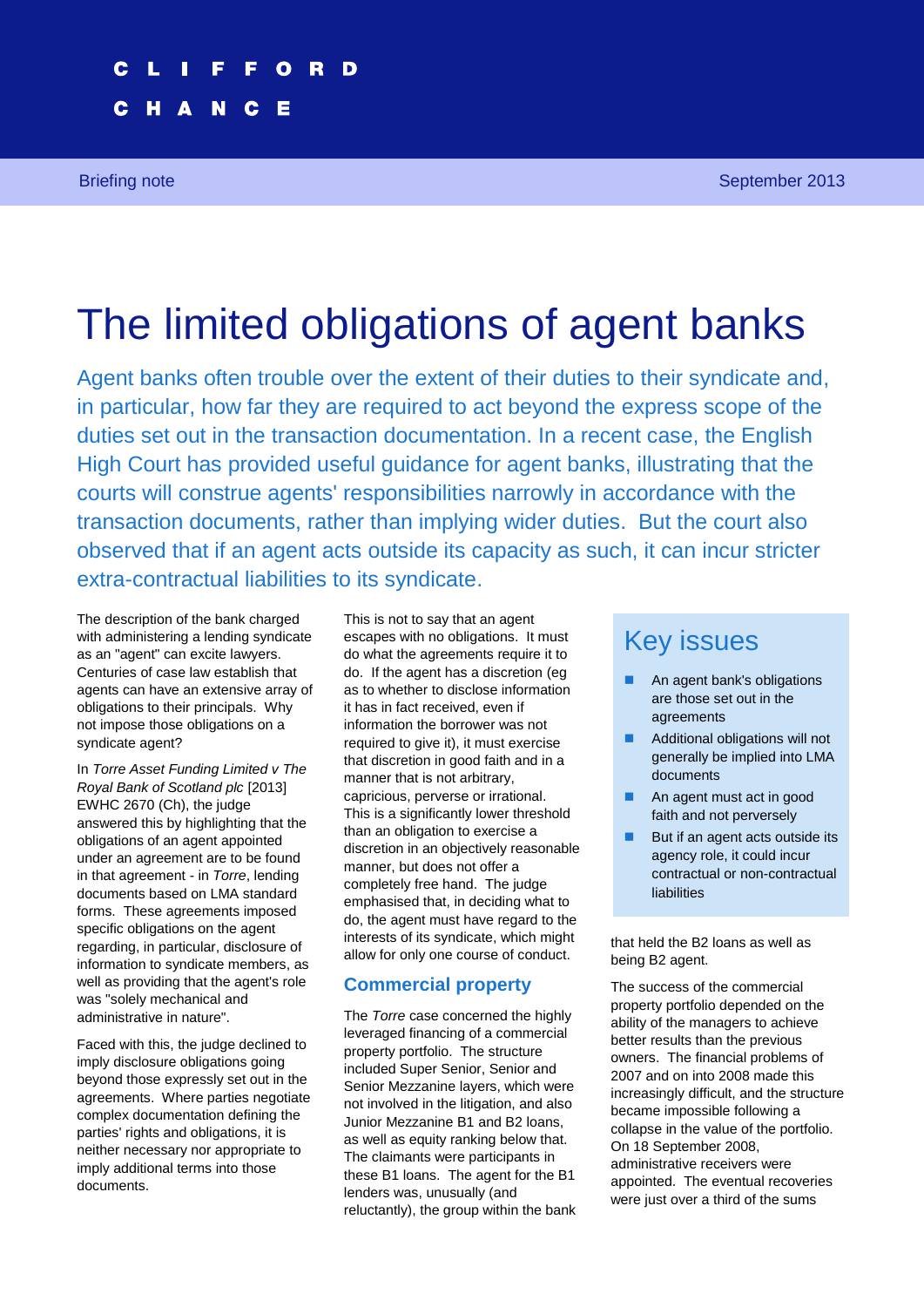C H A N C E

loaned. The Mezzanine lenders received nothing. The B1 lenders sought to recover their losses from the bank.

The complaint by the B1 lenders was that the agent had failed to pass to them information that would have revealed the full difficulties faced by the borrower. If the lenders had received that information, they would, they argued, have sold their participations at an earlier stage with no or lower losses. The B1 lenders also alleged that, in seeking consent to defer payment of interest on the B2 loan, the bank had misrepresented the facts.

### **An accidental event of default**

The first piece of information that the B1 lenders alleged should have been given to them was that an event of default occurred in July 2007. At that time, the borrower approached the bank with financial projections that, after correction by the bank, indicated that the borrower would be unable to pay the interest due on the B2 loan. Faced with this, the borrower asked for the payment of the B2 interest to be deferred until the end of the facility. As B2 lender, the bank was prepared to agree to this.

The events of default in the Junior Mezzanine Facility Agreement included that the borrower "by reason of actual or anticipated financial difficulties, commences negotiations with one of more of its creditors with a view to rescheduling any of its indebtedness". The judge considered that the borrower's request fell within this event of default. Agreeing with Blair J in *Grupo Hotelero Urvasco SA v Carey Value Added SL* [2013] EWHC 1039 (Comm), he considered that this required the borrower's financial difficulties to be of a substantial nature, but he thought

they were. The interest to be deferred might only be a small part of the total loan, but it was a significant part (7-8%) of the entire on-going interest burden. The request for deferment went beyond discussion in the ordinary course of a loan such as that in *Torre.*

\_\_\_\_\_\_\_\_\_\_\_\_\_\_\_\_\_\_\_\_\_\_

An agent only becomes aware of an event of default if it knows both of the facts and also that those facts constitute an event of default.

\_\_\_\_\_\_\_\_\_\_\_\_\_\_\_\_\_\_\_\_\_\_

The occurrence of an event of default was not, on its own, enough to get the B1 lenders home on this point. They had also to establish that the agent was obliged to notify them of the event of default or the circumstances creating the event of default. The judge did not accept this argument.

The Inter-Creditor Deed obliged an agent on one facility to notify the agents for all other facilities when it became aware of an event of default. The B1 lenders argued that the bank as B2 agent was aware of the event of default and was therefore obliged to notify itself as B1 agent. The B1 lenders went on to argue that, as B1 agent, the bank was then impliedly obliged to notify the B1 lenders of the event of default.

The judge rejected this argument. An agent only becomes aware of an event of default if it knows both of the facts and also that those facts constitute an event of default. In this case, the bank did not appreciate that the borrower's request to defer interest constituted an event of default. As a result, the obligation in the Inter-Creditor Deed was not triggered.

The judge also refused to imply a term into the Facility Agreement obliging the agent always to disclose to the lenders the occurrence of an event of default. The Facility Agreement included various disclosure obligations, which rendered it inappropriate for the court to imply other obligations trespassing on the same ground (even assuming that it was ever appropriate to imply obligations of this sort into detailed and technical documentation). The agent had an express discretion to pass information received as such to its lenders. In exercising that discretion, the agent's only obligation is to act in good faith, and not capriciously, arbitrarily, perversely or irrationally. The agent had no absolute obligation to give to the lenders all information it received.

# **When is an annual budget an Annual Budget?**

The B1 lenders' second argument was similarly based on the agent's failure to pass information to them. In October 2007, the agent received from the borrower a business plan and cashflow. According to the B1 lenders, this constituted an Annual Budget, and the agent was obliged to send the borrower's Annual Budgets to the lenders.

The Facility Agreement required the borrower to supply to the agent, with sufficient copies for all the lenders, a copy of its Annual Budget. Though there was no express obligation to pass on the copies to lenders, the judge accepted that the agent was obliged to do so; why otherwise require the borrower to supply sufficient copies for all the lenders?

The Annual Budget was defined as a document prepared by the borrower and approved by the agent. However, when the borrower sent the documents to the agent in October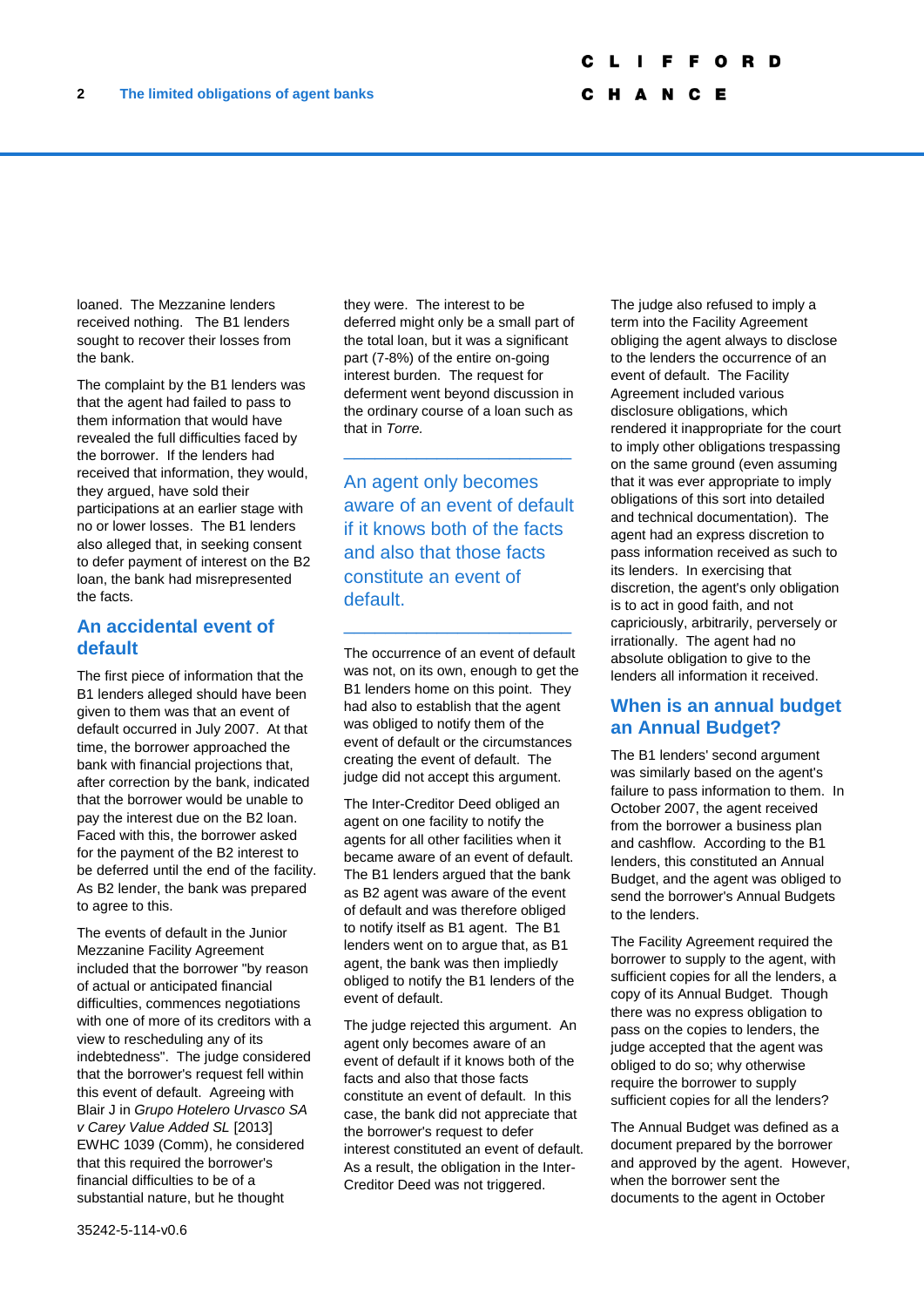2007, the borrower did not say that they represented its Annual Budget, nor did it seek the agent's approval. The documents did not therefore constitute an Annual Budget for the purposes of the Facility Agreement. Accordingly, there was no obligation on the agent to pass the documents to the lenders.

The judge also rejected the submission that there was an implied obligation on the agent to give to the lenders all financial information it received about the borrower. As indicated above, the judge considered that the agent was obliged to consider whether to pass information to the lenders, but that obligation only required it to act in good faith, and not capriciously, arbitrarily, perversely or irrationally.

# **Stepping out of the agent's shoes**

Deferring interest on the B2 loan required the consent of all lenders. The bank, as B2 lender, sought that consent in an email of December 2007 to the B1 lenders. The email suggested that the reason for deferral was in order to allow the borrower to make capital expenditure to improve the properties rather than because the borrower was unlikely to have the money to pay the B2 interest.

The judge considered that the bank had an obligation in tort to take reasonable care to ensure that its explanation of the reasons for the deferral request was accurate. The judge considered that the bank had failed to meet this obligation. The bank was, therefore, prima facie liable to the B1 lenders for losses suffered as a result of the breach of duty provided that the losses fell within the scope of the bank's duty.

35242-5-114-v0.6 In this case, the losses claimed by the B1 lenders did not fall within the scope of the bank's duty of care. The

bank's email had been sent for the purpose of enabling the lenders to decide whether or not to agree to the deferral of B2 interest. The B1 lenders' claim had nothing to do with that decision (which was, in any event, rejected because another lender refused its consent). The B1 lenders' claim was that it would have sold its participation had it been given correct information. In sending an email soliciting consent to defer interest, the bank did not assume responsibility for the B1 lenders' decision to hold on to or to dispose of their participations.

(The judge would have reached a similar conclusion if he had decided that the B1 lenders' earlier claims would otherwise have succeeded. He considered that the provision of information by an agent to lenders was for the purpose of enabling the lenders to decide how to exercise their rights under the Facility Agreement. Any duty did not extend to investment decisions by the lenders.)

The bank had an obligation to take reasonable care to ensure that its explanation of the reasons for the interest deferral request was accurate.

\_\_\_\_\_\_\_\_\_\_\_\_\_\_\_\_\_\_\_\_\_\_

\_\_\_\_\_\_\_\_\_\_\_\_\_\_\_\_\_\_\_\_\_\_

If the bank had been liable, it would not have been able to rely on the exclusions of liability in favour of the agent. These only applied if the bank was acting in its capacity as agent. In soliciting the consent of the other lenders, the bank was acting as B2 lender, not B1 agent. The judge did, however, accept that if the exclusions had been relevant, they would have applied to the agent's failure to disclose information even though they only excluded liabilities for "actions

taken by it". The judge considered that a failure to act was an action for these purposes.

## **Other reasons for the bank to be cheerful**

The judge also decided, even if the bank had otherwise been liable, whether as B1 agent or B2 lender, the B1 lenders had failed to prove that they had in fact suffered any loss caused by the bank's conduct. The judge concluded that, if the B1 lenders had been given the relevant information in July and October 2007, they would not have sold their participations. He also concluded that the B1 lenders would not have sold their participations even if they had been given in December 2007 a correct explanation of the reasons for requesting deferral of the B2 interest. He further considered that, in early 2008, the market was such that the B1 lenders would not in fact have been able to sell their participations.

### **Conclusion**

*Torre* is unusual in that the group within the bank that was responsible for the B2 loan was also the agent on the B1 loan, despite having no experience of agency work and being reluctant to take on the role. It therefore received information from the borrower in a dual capacity, which triggered the B1 lenders' claim (no attempt was made to argue that the information in the heads of those in the relevant group could be split between agency information and lender information). An agency operation would more normally be distinct from those responsible for the lending, avoiding this problem.

Nevertheless, Sales J's decision is to be welcomed. He recognised that LMA documents really do mean what they say. The agent's obligations are stated to be "solely mechanical and